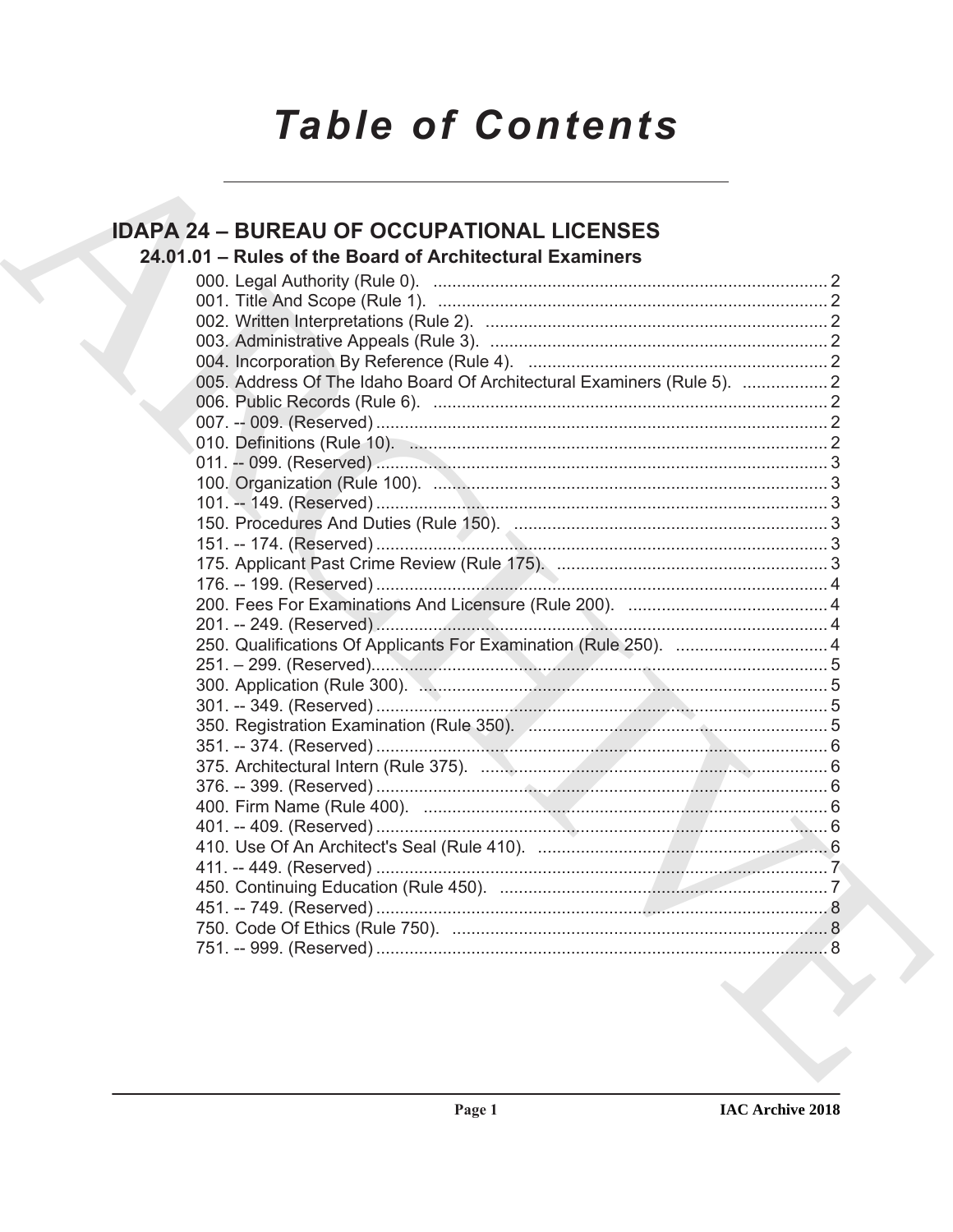### **IDAPA 24 TITLE 01 CHAPTER 01**

### **IDAPA 24 – BUREAU OF OCCUPATIONAL LICENSES**

### **24.01.01 – RULES OF THE BOARD OF ARCHITECTURAL EXAMINERS**

### <span id="page-1-20"></span><span id="page-1-2"></span><span id="page-1-1"></span><span id="page-1-0"></span>**000. LEGAL AUTHORITY (RULE 0).**

### <span id="page-1-22"></span><span id="page-1-3"></span>**001. TITLE AND SCOPE (RULE 1).**

### <span id="page-1-23"></span><span id="page-1-4"></span>**002. WRITTEN INTERPRETATIONS (RULE 2).**

### <span id="page-1-12"></span><span id="page-1-5"></span>**003. ADMINISTRATIVE APPEALS (RULE 3).**

### <span id="page-1-19"></span><span id="page-1-6"></span>**004. INCORPORATION BY REFERENCE (RULE 4).**

### <span id="page-1-11"></span><span id="page-1-7"></span>**005. ADDRESS OF THE IDAHO BOARD OF ARCHITECTURAL EXAMINERS (RULE 5).**

### <span id="page-1-21"></span><span id="page-1-8"></span>**006. PUBLIC RECORDS (RULE 6).**

### <span id="page-1-16"></span><span id="page-1-15"></span><span id="page-1-14"></span><span id="page-1-13"></span><span id="page-1-10"></span><span id="page-1-9"></span>**007. -- 009. (RESERVED)**

| <b>CHAPTER 01</b>              |                                                                                                                                                                                                                                                                                                                                                                                                                                                                                                                                         |             |
|--------------------------------|-----------------------------------------------------------------------------------------------------------------------------------------------------------------------------------------------------------------------------------------------------------------------------------------------------------------------------------------------------------------------------------------------------------------------------------------------------------------------------------------------------------------------------------------|-------------|
|                                | <b>IDAPA 24 - BUREAU OF OCCUPATIONAL LICENSES</b>                                                                                                                                                                                                                                                                                                                                                                                                                                                                                       |             |
|                                | 24.01.01 - RULES OF THE BOARD OF ARCHITECTURAL EXAMINERS                                                                                                                                                                                                                                                                                                                                                                                                                                                                                |             |
|                                |                                                                                                                                                                                                                                                                                                                                                                                                                                                                                                                                         |             |
| 000.                           | LEGAL AUTHORITY (RULE 0).<br>These rules are hereby prescribed and established pursuant to the authority vested in the Board of Architectural<br>Examiners by the provisions of Section 54-308, Idaho Code.                                                                                                                                                                                                                                                                                                                             | $(7-1-18)T$ |
| 001.                           | TITLE AND SCOPE (RULE 1).<br>These rules shall be cited as IDAPA 24.01.01, "Rules of the Board of Architectural Examiners."                                                                                                                                                                                                                                                                                                                                                                                                             | $(7-1-93)$  |
| 002.<br>Occupational Licenses. | <b>WRITTEN INTERPRETATIONS (RULE 2).</b><br>The board may have written statements that pertain to the interpretation of the rules of this chapter. Such<br>interpretations, if any, are available for public inspection and copying at cost in the main office of the Bureau of                                                                                                                                                                                                                                                         | $(3-15-02)$ |
| 003.                           | <b>ADMINISTRATIVE APPEALS (RULE 3).</b><br>Administrative appeals shall be governed by the Administrative Procedure Act, Title 67, Chapter 52, Idaho Code.                                                                                                                                                                                                                                                                                                                                                                              | $(3-15-02)$ |
| 004.                           | <b>INCORPORATION BY REFERENCE (RULE 4).</b><br>The document titled NCARB Rules of Conduct as published by the National Council of Architectural Registration<br>Boards, Dated July 2014, referenced in Section 750, is hereby incorporated by reference. All documents incorporated<br>by reference can be obtained at the office of the Bureau and on the Board website.                                                                                                                                                               | $(7-1-18)T$ |
| 005.<br>www.ibol.idaho.gov.    | ADDRESS OF THE IDAHO BOARD OF ARCHITECTURAL EXAMINERS (RULE 5).<br>The office of the Board of Architectural Examiners is located within the Bureau of Occupational Licenses, 700 W.<br>State Street, Boise, Idaho 83702. The Bureau is open between the hours of 8:00 a.m. and 5:00 p.m. each day except<br>Saturdays, Sundays and holidays. The phone number of the Board is (208) 334-3233. The Board's fax number is<br>(208) $334-3945$ . The Board's e-mail address is arc@ibol.idaho.gov. The Board's official website is http:// | $(3-29-10)$ |
| 006.                           | <b>PUBLIC RECORDS (RULE 6).</b><br>The records associated with the Board of Architectural Examiners are subject to the provisions of the Idaho Public<br>Records Act, Title 74, Chapter 1, Idaho Code.                                                                                                                                                                                                                                                                                                                                  | $(3-15-02)$ |
| $007. - 009.$                  | (RESERVED)                                                                                                                                                                                                                                                                                                                                                                                                                                                                                                                              |             |
| 010.                           | <b>DEFINITIONS (RULE 10).</b>                                                                                                                                                                                                                                                                                                                                                                                                                                                                                                           |             |
| 01.                            | AXP. Architectural Experience Program.                                                                                                                                                                                                                                                                                                                                                                                                                                                                                                  | $(3-29-17)$ |
| 02.                            | <b>Board.</b> The Board of Architectural Examiners.                                                                                                                                                                                                                                                                                                                                                                                                                                                                                     | $(7-1-18)T$ |
| 03.                            | Bureau. The Bureau of Occupational Licenses.                                                                                                                                                                                                                                                                                                                                                                                                                                                                                            | $(7-1-18)T$ |
| 04.                            | Direct Supervision. Direct supervision of an unlicensed individual in the practice of architecture<br>means the exercise of management, control, authority, responsibility, oversight and guidance over the unlicensed<br>individuals work, activities and conduct.                                                                                                                                                                                                                                                                     | $(3-27-13)$ |
| 05.                            | NAAB. National Architectural Accrediting Board.                                                                                                                                                                                                                                                                                                                                                                                                                                                                                         | $(3-29-17)$ |
|                                |                                                                                                                                                                                                                                                                                                                                                                                                                                                                                                                                         |             |

<span id="page-1-18"></span><span id="page-1-17"></span>**Section 000 Page 2**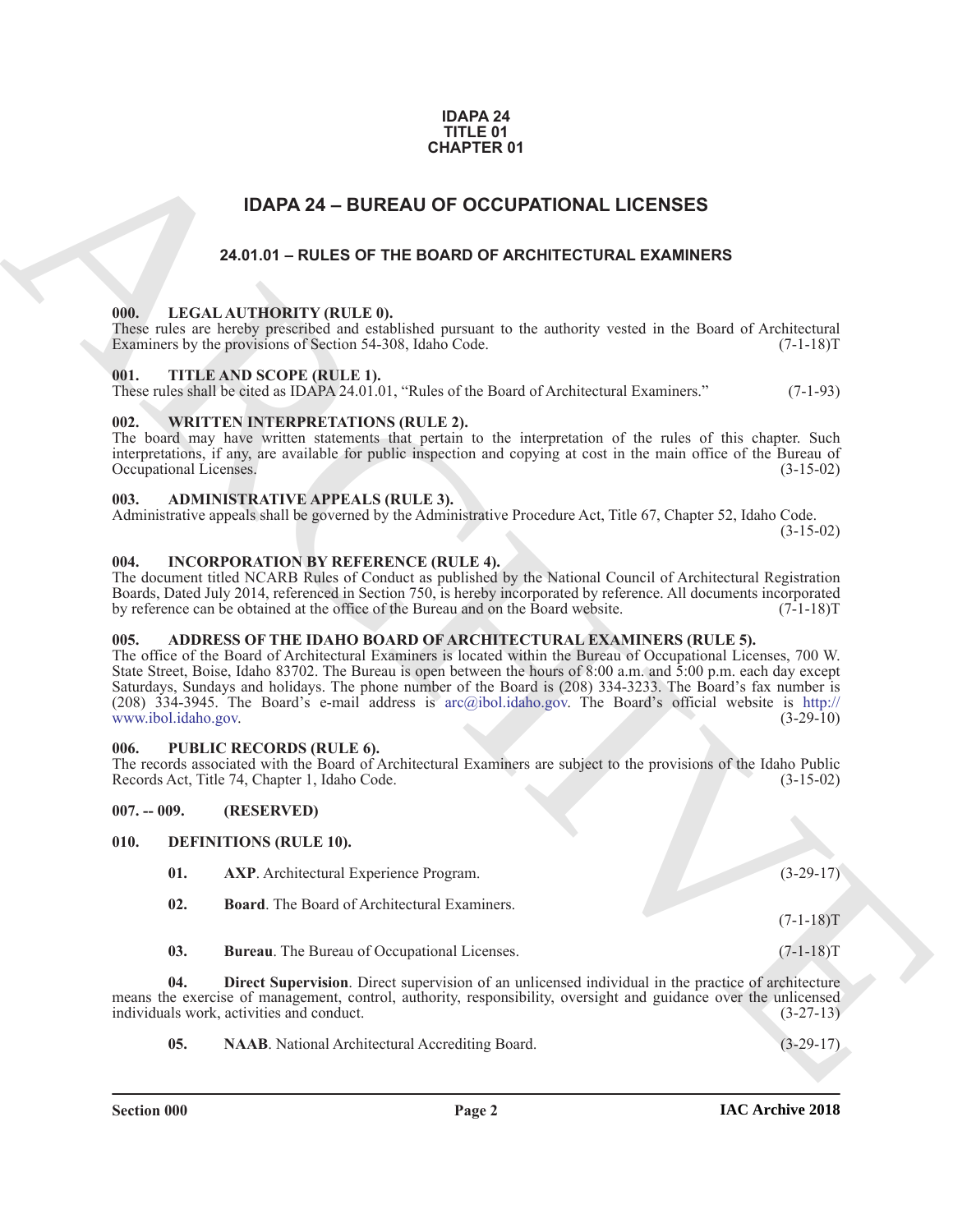#### knowledge of the content of technical submissions during their preparation as is ordinarily exercised by registered architects applying the required professional standard of care. Reviewing, or reviewing and correcting, technical submissions after they have been prepared by others does not constitute the exercise of responsible control because

and elect from its members a Chairman and Vice Chairman, who shall assume the duties of their respective offices immediately upon such selection. (3-29-17)

### <span id="page-2-12"></span>**02. Board Members and Duties**. (7-1-93)

<span id="page-2-13"></span>**Organization of the Board**. At the first meeting of each calendar year, the Board shall organize

<span id="page-2-10"></span><span id="page-2-9"></span>**06. NCARB**. National Council of Architectural Registration Board. (3-29-17) **07. Responsible Control**. Responsible control means that amount of control over and detailed

the reviewer has neither control over nor detailed knowledge of the content of such submissions throughout their preparation.  $(3-27-13)$ 

**Example 20** Comparison in Forming the state of Alechterican in Equation 11 and the state of Alechterican Example 20 and the state of Alechterican in the state of Alechterican in the state of the state of the state of the **a.** Chairman. The Chairman shall be a voting member of the Board, and when present preside at all meetings, appoint with the consent of the Board, all committees, and shall otherwise perform all duties pertaining to the office of Chairman. The Chairman shall be an ex-officio member of all committees. (7-1-93) the office of Chairman. The Chairman shall be an ex-officio member of all committees.

**b.** Vice Chairman. The Vice Chairman shall, in the absence or incapacity of the Chairman exercise the duties and possess all the powers of the Chairman. (7-1-93)

**c.** Bureau Chief. The Chief of the Bureau of Occupational Licenses shall act as an agent of the Board and shall be the official keeper of all records of the Board. The Bureau shall provide such services as may be authorized by Section 26, Title 67, Idaho Code, and as defined under contract between the Bureau and the Board.

(3-15-02)

### <span id="page-2-2"></span>**101. -- 149. (RESERVED)**

<span id="page-2-0"></span>**011. -- 099. (RESERVED)**

<span id="page-2-11"></span><span id="page-2-1"></span>**100. ORGANIZATION (RULE 100).**

### <span id="page-2-14"></span><span id="page-2-3"></span>**150. PROCEDURES AND DUTIES (RULE 150).**

<span id="page-2-15"></span>**01. Meetings**. The Board shall meet at least four (4) times annually at such times and places as designated by the Board or the Chairman of the Board. Special meetings may be held at the call of the Chairman or at the request of two (2) Board members, and all members shall be notified in writing, thereof. (7-1-18)T

<span id="page-2-16"></span>**02. Voting**. A quorum shall be four Board members. A majority vote of Board members present shall be considered the action of the Board as a whole. Any motion before the Board shall fail on a tie vote. (7-1-97)

### <span id="page-2-4"></span>**151. -- 174. (RESERVED)**

### <span id="page-2-6"></span><span id="page-2-5"></span>**175. APPLICANT PAST CRIME REVIEW (RULE 175).**

<span id="page-2-8"></span>**01. Review Authority**. In reviewing an Applicant for licensure who has been convicted of a felony or misdemeanor as set forth in section 54-314(1)(d) Idaho Code, the Board may utilize the follow process and factors to determine the applicant's suitability for licensure:  $(7-1-18)$ T determine the applicant's suitability for licensure:

**02.** Exemption Review. The exemption review shall consist of a review of any documents relating to the crime and any supplemental information provided by the applicant bearing upon his suitability for registration. The Board may, at its discretion, grant an interview of the applicant. (7-1-18)T

- <span id="page-2-7"></span>**a.** During the review, the Board shall consider the following factors or evidence:  $(7-1-18)T$
- i. The severity or nature of the crime; (7-1-18)T

*IDAHO ADMINISTRATIVE CODE IDAPA 24.01.01 – Rules of the Bureau of Occupational Licenses*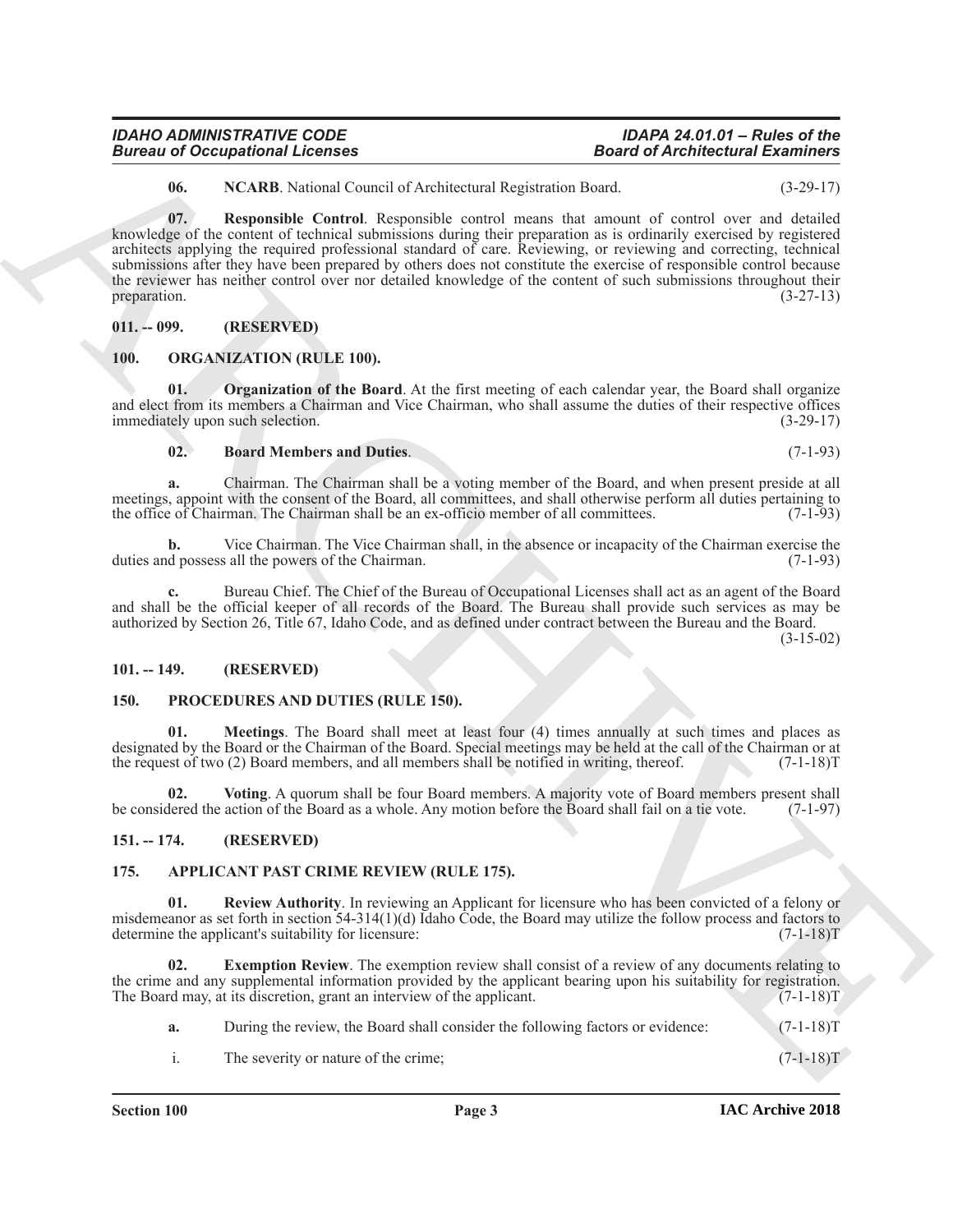<span id="page-3-13"></span><span id="page-3-12"></span><span id="page-3-11"></span><span id="page-3-10"></span><span id="page-3-9"></span><span id="page-3-8"></span><span id="page-3-7"></span><span id="page-3-6"></span><span id="page-3-5"></span><span id="page-3-4"></span><span id="page-3-3"></span><span id="page-3-2"></span><span id="page-3-1"></span><span id="page-3-0"></span>

| <b>Bureau of Occupational Licenses</b> |                                                                                                                                                                                                                                                                                                                                                                                                                                                                                                                                                                                                                                                                                                                                                                                                                                                                                                                                                                                                                                                                    | <b>Board of Architectural Examiners</b> |  |
|----------------------------------------|--------------------------------------------------------------------------------------------------------------------------------------------------------------------------------------------------------------------------------------------------------------------------------------------------------------------------------------------------------------------------------------------------------------------------------------------------------------------------------------------------------------------------------------------------------------------------------------------------------------------------------------------------------------------------------------------------------------------------------------------------------------------------------------------------------------------------------------------------------------------------------------------------------------------------------------------------------------------------------------------------------------------------------------------------------------------|-----------------------------------------|--|
| ii.                                    | The period of time that has passed since the crime under review;                                                                                                                                                                                                                                                                                                                                                                                                                                                                                                                                                                                                                                                                                                                                                                                                                                                                                                                                                                                                   | $(7-1-18)T$                             |  |
| iii.                                   | The number or pattern of crimes or other similar incidents;                                                                                                                                                                                                                                                                                                                                                                                                                                                                                                                                                                                                                                                                                                                                                                                                                                                                                                                                                                                                        | $(7-1-18)T$                             |  |
| iv.                                    | The circumstances surrounding the crime that would help determine the risk of repetition;                                                                                                                                                                                                                                                                                                                                                                                                                                                                                                                                                                                                                                                                                                                                                                                                                                                                                                                                                                          | $(7-1-18)T$                             |  |
| V.                                     | The relationship of the crime to the practice of architecture; and                                                                                                                                                                                                                                                                                                                                                                                                                                                                                                                                                                                                                                                                                                                                                                                                                                                                                                                                                                                                 | $(7-1-18)T$                             |  |
| vi.<br>rehabilitation.                 | The applicant's activities since the crime under review, such as employment, education,<br>participation in treatment, payment of restitution, or any other factors which may be evidence of current                                                                                                                                                                                                                                                                                                                                                                                                                                                                                                                                                                                                                                                                                                                                                                                                                                                               | $(7-1-18)T$                             |  |
| $b$ .                                  | The applicant shall bear the burden of establishing their current suitability for licensure. $(7-1-18)T$                                                                                                                                                                                                                                                                                                                                                                                                                                                                                                                                                                                                                                                                                                                                                                                                                                                                                                                                                           |                                         |  |
| $176. - 199.$                          | (RESERVED)                                                                                                                                                                                                                                                                                                                                                                                                                                                                                                                                                                                                                                                                                                                                                                                                                                                                                                                                                                                                                                                         |                                         |  |
| 200.                                   | FEES FOR EXAMINATIONS AND LICENSURE (RULE 200).                                                                                                                                                                                                                                                                                                                                                                                                                                                                                                                                                                                                                                                                                                                                                                                                                                                                                                                                                                                                                    |                                         |  |
| 01.                                    | <b>Fees for Examination.</b>                                                                                                                                                                                                                                                                                                                                                                                                                                                                                                                                                                                                                                                                                                                                                                                                                                                                                                                                                                                                                                       | $(7-1-97)$                              |  |
|                                        | Examination Fees. Examination fees will be as established by the National Council of Architectural<br>Registration Boards (NCARB).                                                                                                                                                                                                                                                                                                                                                                                                                                                                                                                                                                                                                                                                                                                                                                                                                                                                                                                                 | $(7-1-97)$                              |  |
| b.                                     | Application Fee. Applicants for licensing must submit a twenty-five dollar (\$25) application fee.<br>There is no additional fee for an initial license.                                                                                                                                                                                                                                                                                                                                                                                                                                                                                                                                                                                                                                                                                                                                                                                                                                                                                                           | $(7-1-18)T$                             |  |
| 02.                                    | Annual License Renewal Fee. Annual license renewal fee - Fifty dollars (\$50).                                                                                                                                                                                                                                                                                                                                                                                                                                                                                                                                                                                                                                                                                                                                                                                                                                                                                                                                                                                     | $(3-22-18)$                             |  |
| 03.                                    | Endorsement License Fee. Endorsement license fee - Fifty dollars (\$50).                                                                                                                                                                                                                                                                                                                                                                                                                                                                                                                                                                                                                                                                                                                                                                                                                                                                                                                                                                                           | $(3-22-18)$                             |  |
| 04.                                    | <b>Temporary License Fee.</b> Temporary license fee $-$ Fifty dollars $(\$50)$ .                                                                                                                                                                                                                                                                                                                                                                                                                                                                                                                                                                                                                                                                                                                                                                                                                                                                                                                                                                                   | $(3-22-18)$                             |  |
| 05.<br>Code.                           | License Reinstatement Fee. License reinstatement fee is as provided in Section 67-2614, Idaho                                                                                                                                                                                                                                                                                                                                                                                                                                                                                                                                                                                                                                                                                                                                                                                                                                                                                                                                                                      | $(3-22-18)$                             |  |
| 06.                                    | No Refund of Fees. No refund of fees shall be made.                                                                                                                                                                                                                                                                                                                                                                                                                                                                                                                                                                                                                                                                                                                                                                                                                                                                                                                                                                                                                | $(3-22-18)$                             |  |
| $201 - 249$ .                          | (RESERVED)                                                                                                                                                                                                                                                                                                                                                                                                                                                                                                                                                                                                                                                                                                                                                                                                                                                                                                                                                                                                                                                         |                                         |  |
| 250.                                   | <b>QUALIFICATIONS OF APPLICANTS FOR EXAMINATION (RULE 250).</b>                                                                                                                                                                                                                                                                                                                                                                                                                                                                                                                                                                                                                                                                                                                                                                                                                                                                                                                                                                                                    |                                         |  |
| 01.                                    | Accredited Degree Applicants. All applicants for the Architectural Registration Examination<br>(ARE) shall possess a professional degree in architecture from a program that is accredited by the National<br>Architectural Accrediting Board (NAAB) or that is approved by the Board. All applicants for the ARE must have<br>started or completed the Architectural Experience Program (AXP) requirements.                                                                                                                                                                                                                                                                                                                                                                                                                                                                                                                                                                                                                                                       | $(7-1-18)T$                             |  |
| 02.                                    | Experience in Lieu of Degree Applicants. The Board may allow an applicant without an<br>architecture degree to sit for the architecture examination upon determining that such applicant has attained the<br>knowledge and skill approximating that attained by graduation from an accredited architecture curriculum including<br>the submission of a record of eight (8) years or more of experience in architecture work of a character deemed<br>satisfactory by the Board. Said experience may include that necessary for completion of the AXP. Two (2) years of<br>eight (8) or more years of experience may be accepted if determined that such experience is directly related to<br>architecture under the direct supervision of a registered engineer (practicing as a structural, civil, mechanical or<br>electrical engineer in the field of building construction) or a registered landscape architect. At least six (6) years of<br>such experience must be obtained while working under the direct supervision of a licensed architect. A person is |                                         |  |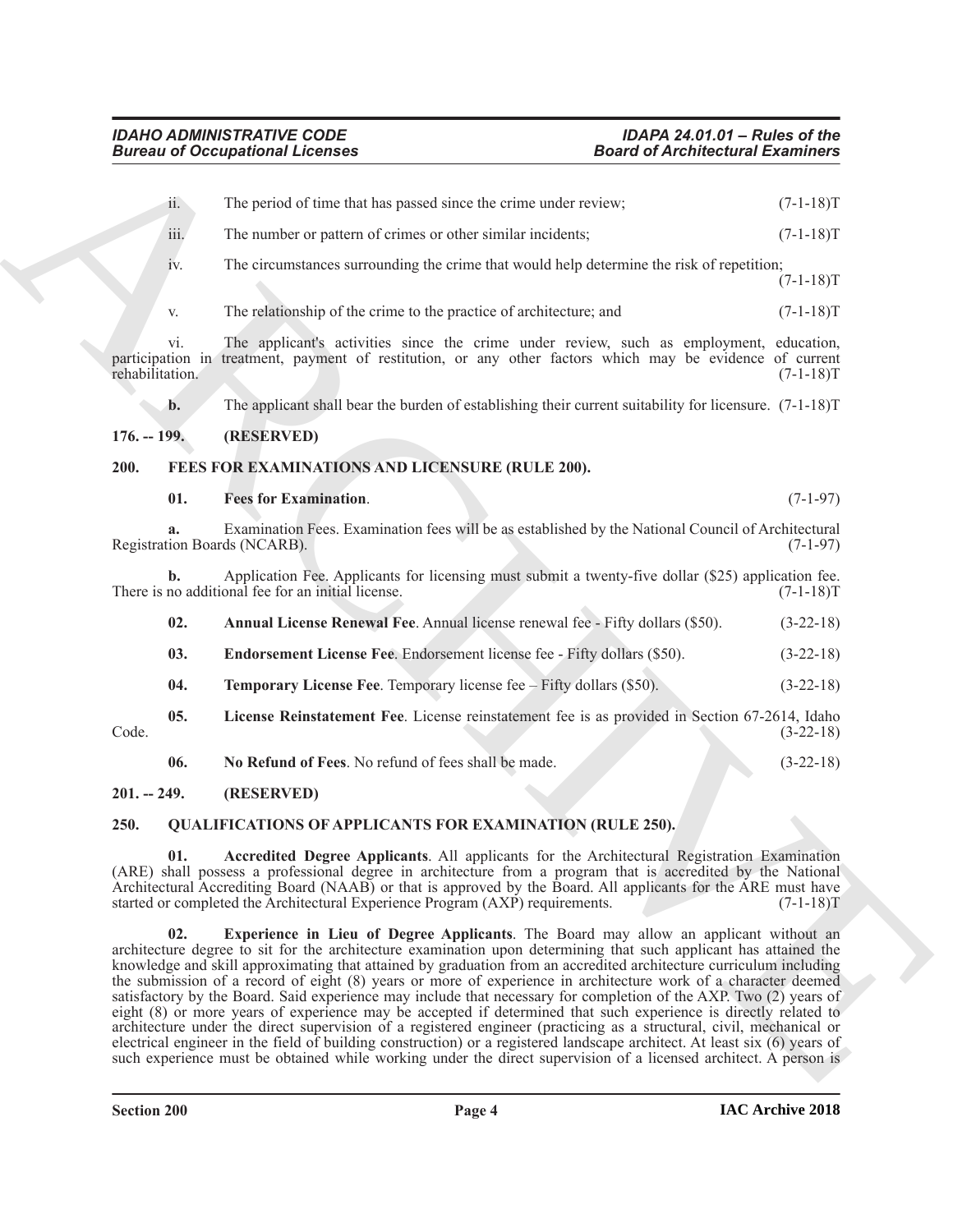### *IDAHO ADMINISTRATIVE CODE IDAPA 24.01.01 – Rules of the* **Bureau of Occupational Licenses**

qualified for the examination once they have met the experience requirement and started the AXP. (3-29-17)

### <span id="page-4-0"></span>**251. – 299. (RESERVED)**

### <span id="page-4-1"></span>**300. APPLICATION (RULE 300).**

### <span id="page-4-7"></span><span id="page-4-4"></span>**01. Licensure by Examination**. (7-1-93)

**a.** Application for licensure by examination shall be made on the uniform application form adopted by the Board.  $(7-1-18)T$ the Board.  $(7-1-18)T$ 

**b.** Applicants shall furnish all information required by the uniform application form and shall include wing: (3-15-02) the following:

i. If applying based upon an accredited degree: Furnish certification of graduation and a certified transcript of all subjects and grades received for all college courses taken.

ii. If applying based upon experience in lieu of an accredited degree: Furnish statement or statements, of all actual architectural or other applicable experience signed by the person under whose supervision the work was performed, giving kind and type of work done, together with dates of employment. (7-1-18)T

iiii. A recent passport photograph taken within the previous year for identification purposes shall be d by all applicants.  $(7-1-18)T$ submitted by all applicants.

**c.** Application shall not be reviewed by the Board until all required information is furnished and the required fee is paid.

<span id="page-4-5"></span>**d.** Applications received less than seven (7) days prior to a Board meeting may be held over to the ting. (7-1-18) next meeting.

Given to Conception of Lebenson<br>
yields be the same that the summitted and the summitted and special distribution of  $(3-2\pi)$ <br>
251. 299. (BSFRAVITH)<br>
261. Appendix the Licensin of the summitted and be used on the summitt **02. Licensure by Endorsement -- Blue Cover**. General requirements. Application shall be accompanied by a current blue cover dossier compiled by the NCARB certifying that the applicant has satisfactorily passed the standard NCARB examinations, or NCARB authorized equivalent and shall include letters, transcripts, and other documents substantiating all statements relative to education and experience made in said application as required by the Board. (3-29-17) required by the Board.

### <span id="page-4-6"></span>**03. Licensure by Endorsement -- Equivalency**. (7-1-97)

**a.** Applicants for licensure by endorsement must submit a complete application, verified under oath, to the Board at its official address. The application must be on the forms approved by the Board and submitted together with the appropriate fee(s) and supporting documentation. (3-29-17)

**b.** Applicants shall provide proof of holding a current and valid license issued by another state, a (authority recognized by the Board. (3-29-17) licensing authority recognized by the Board.

**c.** Applicants shall provide proof of satisfactorily passing the NCARB examinations or NCARB authorized equivalent examination, as determined by the Board. (3-29-17)

### <span id="page-4-2"></span>**301. -- 349. (RESERVED)**

### <span id="page-4-8"></span><span id="page-4-3"></span>**350. REGISTRATION EXAMINATION (RULE 350).**

The Board, having found that the content and methodology of the ARE prepared by NCARB is the most practicable and effective examination to test an applicant's qualifications for registration, adopts the ARE as the single, written and/or electronic examination for registration of architects in this state, and further adopts the following rules with respect thereto: (7-1-97) respect thereto:

<span id="page-4-9"></span>**01. When Taken**. The Board will cause the ARE, prepared by NCARB, to be administered to all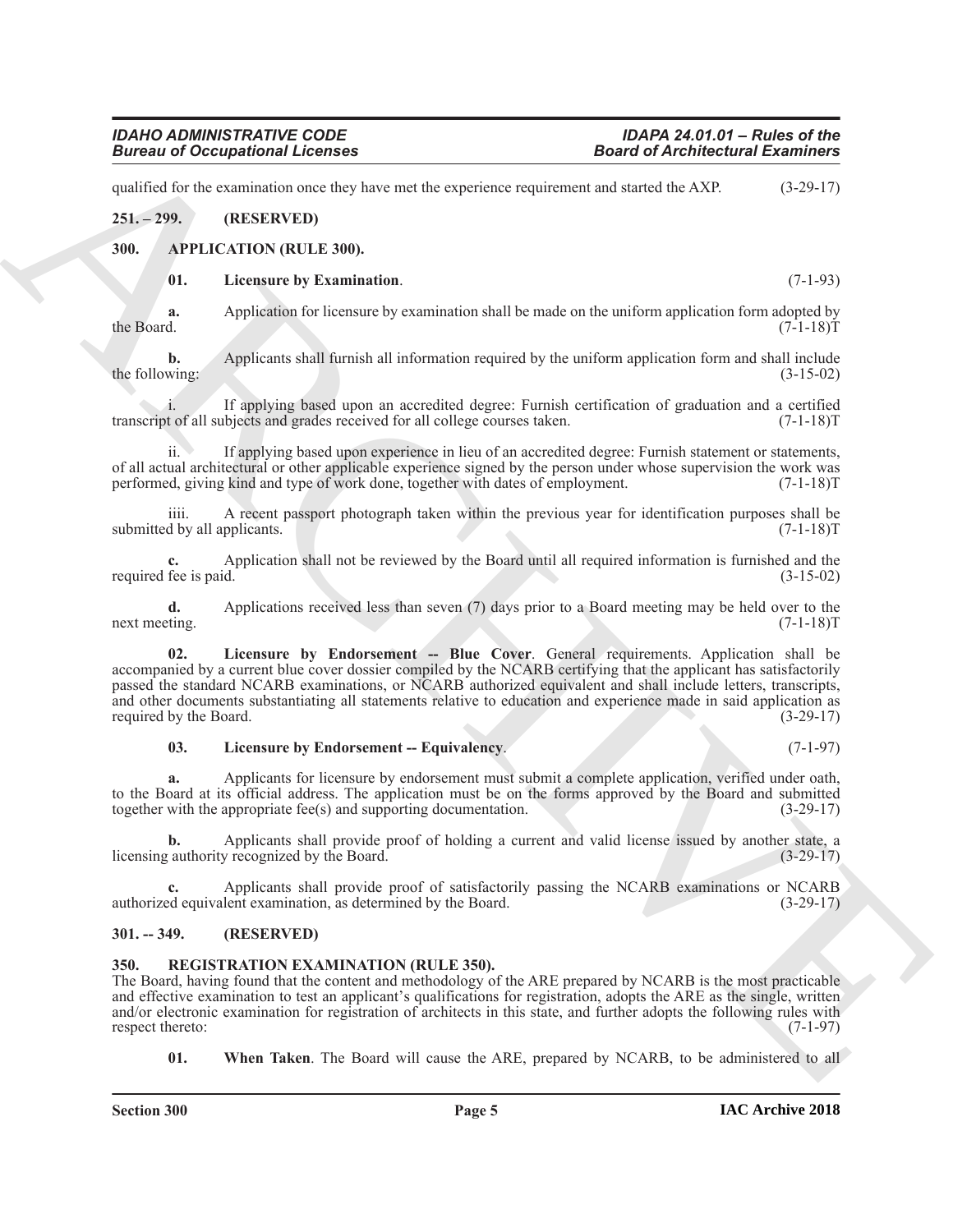## *Bureau of Occupational Licenses*

## *IDAHO ADMINISTRATIVE CODE IDAPA 24.01.01 – Rules of the*

applicants eligible, in accordance with the requirements of the Board, by their training and education to be examined for registration on dates scheduled by the NCARB. The Board shall cause repeat divisions of the ARE to be administered to qualified candidates on such dates as are scheduled by the NCARB. The ARE examination is a multiple part examination prepared by NCARB. Content of the examination in all of its sections is available from the Board or NCARB. (4-11-06)

<span id="page-5-14"></span><span id="page-5-13"></span>**02. Grading**. The ARE shall be graded in accordance with the methods and procedures recommended by the NCARB. To achieve a passing grade on the ARE, an applicant must receive a passing grade in each division. Grades from the individual division may not be averaged. Applicants will have unlimited opportunities to retake division which they fail except as set forth in these rules. The Board shall accept passing grades of computer administered divisions of the ARE as satisfying the requirements for said division(s) when such examinations are administered as prescribed by the NCARB. (4-11-06)

**Example 20**<br> **Example 20**<br> **Example 20**<br> **Example 20**<br> **Example 20**<br> **Example 20**<br> **Example 20**<br> **Example 20**<br> **Example 20**<br> **Example 20**<br> **Example 20**<br> **Example 20**<br> **Example 20**<br> **Example 20**<br> **Example 20**<br> **Example 20 03. Passing (ARE)**. To pass the ARE, an applicant must achieve a passing grade on each division. Subject to certain conditions, a passing grade for any division of the ARE shall be valid for five (5) years, after which time the division must be retaken unless all divisions have been passed. The Board may allow a reasonable extension of such period in circumstances where completion of all divisions is prevented by a medical condition, active duty in military service, or other like causes. Approval to take the ARE will terminate unless the applicant has passed or failed a division of the ARE within a period of five (5) years. Any applicant whose approval has so terminated must reapply for approval to take the ARE. (3-29-17)

### <span id="page-5-0"></span>**351. -- 374. (RESERVED)**

### <span id="page-5-6"></span><span id="page-5-1"></span>**375. ARCHITECTURAL INTERN (RULE 375).**

An individual may represent themselves as an architectural intern only under the following conditions: (3-15-02)

<span id="page-5-10"></span>**01. Supervision**. Each architectural intern shall be employed by and work under the direct supervision ho licensed architect. (3-15-02) of an Idaho licensed architect.

**02. AXP Enrollment**. Each architectural intern shall be enrolled in NCARB's AXP and shall maintain a record in good standing. (3-29-17)

- <span id="page-5-9"></span><span id="page-5-7"></span>**03. Record**. Each architectural intern shall possess either: (3-15-02)
- **a.** A record with the NCARB establishing that AXP training has been started; or  $(3-29-17)$

<span id="page-5-8"></span>**b.** A record establishing completion of all AXP training regulations as specified by NCARB.

(3-29-17)

**04. Prohibitions**. An architectural intern shall not sign or seal any architectural plan, specification, or other document. An architectural intern shall not engage in the practice of architecture except under the direct supervision of an Idaho licensed architect.

### <span id="page-5-2"></span>**376. -- 399. (RESERVED)**

### <span id="page-5-12"></span><span id="page-5-11"></span><span id="page-5-3"></span>**400. FIRM NAME (RULE 400).**

**Firm Names**. Firm names incorporating the use of names of unlicensed individuals are considered in violation of Section 54-315, Idaho Code. A firm may continue to utilize the name of a retired or deceased formerly licensed architect so long as their unlicensed status is clearly disclosed. (7-1-18) licensed architect so long as their unlicensed status is clearly disclosed.

### <span id="page-5-4"></span>**401. -- 409. (RESERVED)**

### <span id="page-5-15"></span><span id="page-5-5"></span>**410. USE OF AN ARCHITECT'S SEAL (RULE 410).**

An architect's seal may be placed on all technical submissions prepared personally by the architect or prepared under the architect's responsible control or as otherwise allowed under the provisions of Section 54-304, Idaho Code. Nothing in this rule shall limit an architect's responsibility to the owner for the work of other licensed professionals to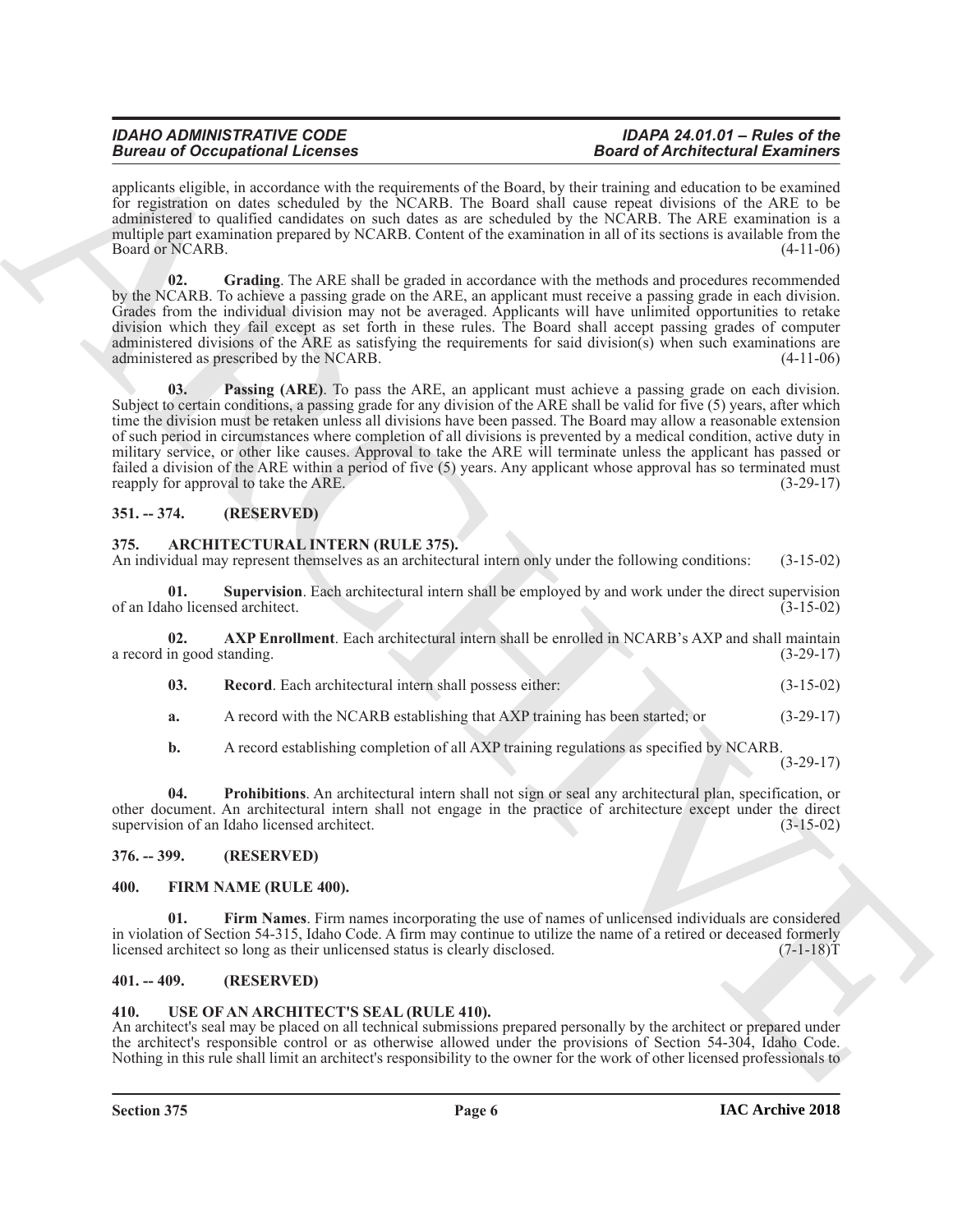### *IDAHO ADMINISTRATIVE CODE IDAPA 24.01.01 – Rules of the Bureau of Occupational Licenses*

the extent established by contract between the owner and architect. (7-1-18)T

### <span id="page-6-0"></span>**411. -- 449. (RESERVED)**

### <span id="page-6-2"></span><span id="page-6-1"></span>**450. CONTINUING EDUCATION (RULE 450).**

In order to protect the public health and safety and promote the public welfare, the Board has adopted the following rules for continuing education. (3-20-04) rules for continuing education.

<span id="page-6-4"></span>**01. Continuing Education Requirement**. Each Idaho licensed architect must successfully complete a minimum of twelve (12) hours of continuing education in architectural health, safety and welfare in the calendar year prior to license renewal. (3-29-17)

**Example 20** Conceptions of Lebenson and the state of the state of Alechinectics Examines the state of the state of the state of the state of the state of the state of the state of the state of the state of the state of t **a.** Each licensee will submit to the Board their annual renewal application form and required fees, and will certify that they have complied with annual CE requirements for the previous calendar year. Each licensee will provide to the Board together with their application for reinstatement of an expired license form and required fees, proof of compliance with annual CE requirements for each year that their license was expired. A license that has been<br>canceled for failure to renew may be reinstated in accordance with Section 67-2614, Idaho Code. (3-29-17 canceled for failure to renew may be reinstated in accordance with Section 67-2614, Idaho Code.

**b.** A licensee shall be considered to have satisfied their CE requirements for the first renewal of their initial license. Licensees who have failed to meet the annual continuing education requirement may petition the Board for additional time to complete their continuing education requirements. (3-20-04)

**c.** A licensee may carryover a maximum of six (6) hours of continuing education to meet the next year's continuing education requirement. (3-29-12)

**d.** One (1) continuing education hour shall be equal to one (1) learning unit, as determined by the American Institute of Architects, or one (1) clock hour of education, as determined by the Board. (3-20-04)

<span id="page-6-3"></span>**02. Architectural Health, Safety and Welfare Requirement**. To qualify for continuing education, a course must involve architectural health, safety and welfare, which generally relates to the structural integrity or unimpairedness of a building or building sites and be germane to the practice of architecture. Courses may include the following subject areas: (3-29-17)

Legal, which includes laws, codes, zoning, regulations, standards, life safety, accessibility, ethics, ct owners and public. (3-29-12) insurance to protect owners and public.

**b.** Building systems, which includes structural, mechanical, electrical, plumbing, communications, security, and fire protection. (3-29-12)

**c.** Environmental, which includes energy efficiency, sustainability, natural resources, natural hazards, is materials, weatherproofing, and insulation. (3-29-12) hazardous materials, weatherproofing, and insulation.

**d.** Occupant comfort, which includes air quality, lighting, acoustics, ergonomics. (3-29-12)

**e.** Materials and methods, which includes construction systems, products, finishes, furnishings, and equipment.  $(3-29-12)$ equipment.  $(3-29-12)$ 

**f.** Preservation, which includes historical, reuse, and adaptation. (3-29-12)

**g.** Pre-Design, which includes land use analysis, programming, site selection, site and soils analysis, and surveying. (3-29-12)

**h.** Design, which includes urban planning, master planning, building design, site design, interiors, d security measures.  $(3-29-12)$ safety and security measures.

**i.** Construction documents, which includes drawings, specifications, and delivery methods. (3-29-12)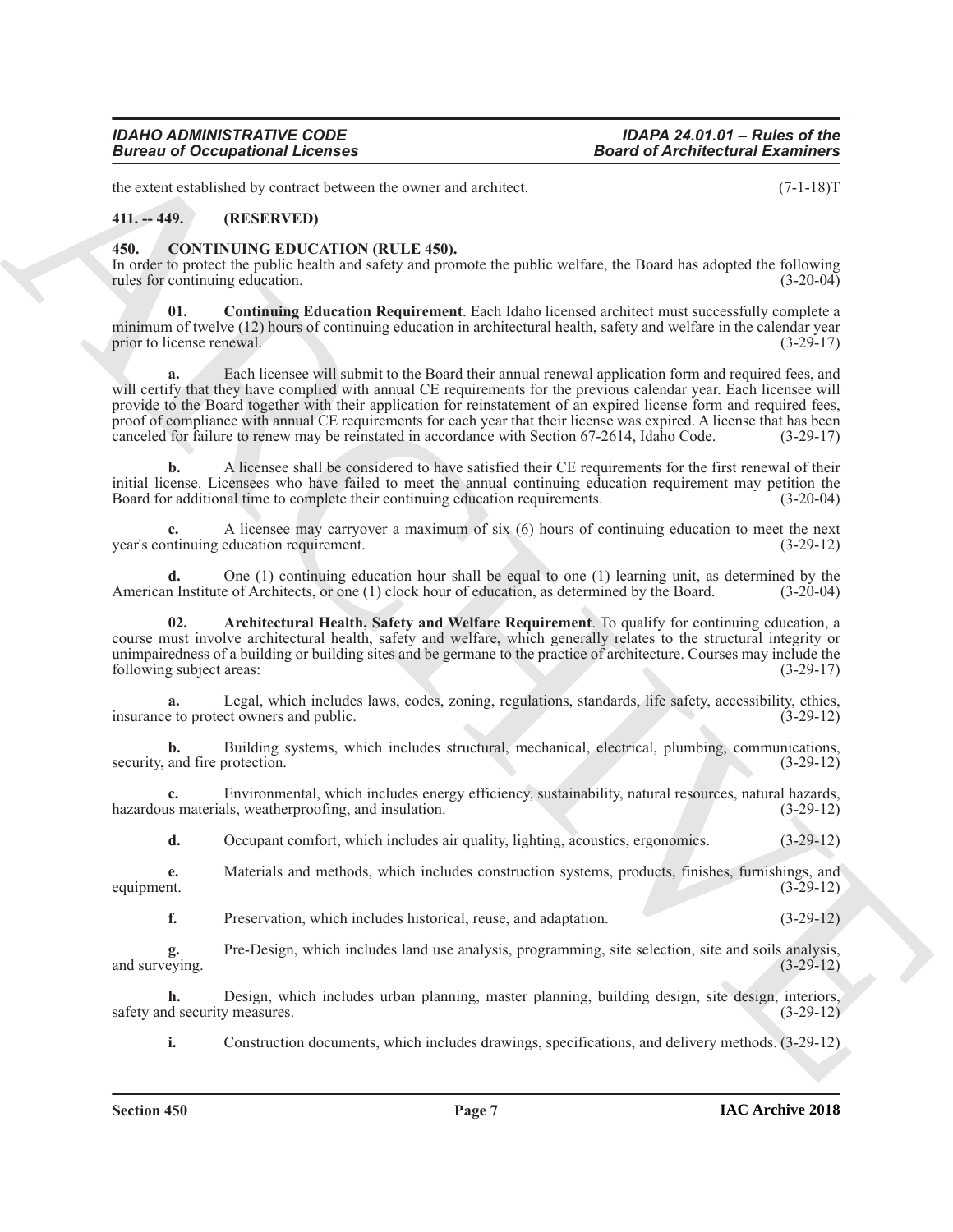<span id="page-7-5"></span>**j.** Construction contract administration, which includes contracts, bidding, contract negotiations. (3-29-12)

**03. Approved Credit**. Continuing education courses must be in the subject of architectural health, safety and welfare and be presented by: (3-20-04)

**a.** Providers approved by the National Architectural Accreditation Board (NAAB) schools of ure; or architecture; or (3-20-04)

**b.** Providers approved by the National Council of Architectural Registration Board (NCARB); or  $(3-20-04)$ 

**c.** Providers approved by the American Institute of Architects (AIA); or (3-20-04)

**Example 20** Compassions I Leonson and South Channel 2008 Alechtechtes Example 2008<br>
Approved Cecilis Communications estate and another resume to in the advertise of Architectural Example 2011<br>
ARCHIVEN approved Cecilis C **d.** Providers as otherwise approved by the Board. All requests for approval or pre-approval of continuing education credits must be made to the Board in writing and must be accompanied by a statement that includes the name of the instructor or instructors, his or her qualifications, the date, time and location of the course, the specific agenda for the course, the number of continuing education hours requested, and a statement of how the course is believed to be in the nature of architectural health, safety and welfare. (3-20-04)

<span id="page-7-8"></span>**04. Verification of Attendance**. It shall be necessary for each licensee to maintain verification of attendance by securing authorized signatures or other documentation from the course instructors or sponsoring institution substantiating any and all hours attended by the licensee. This verification shall be maintained by the licensee for a period of five (5) years and provided to the Board upon request of the Board or its agent. (3-29-12)

<span id="page-7-7"></span>**05. Failure to Fulfill the Continuing Education Requirements**. The license will not be renewed for those licensees who fail to certify or otherwise provide acceptable documentation of meeting the CE requirements. Licensees who make a false attestation regarding compliance with the CE requirements shall be subject to disciplinary action by the Board. (3-20-04)

**06.** Exemptions. A licensed architect shall be deemed to have complied with the CE requirements if the licensee attests in the required affidavit that for not less than ten  $(10)$  months of the preceding one  $(1)$  year period of licensure, the architect has met one (1) of the following criteria: (3-20-04)

<span id="page-7-6"></span>**a.** Meets the military exemption set forth in Section 67-2602A, Idaho Code. (7-1-18)T

**b.** Is a government employee working as an architect and assigned to duty outside the United States.  $(3-20-04)$ 

**c.** Special Exemption. The Board shall have authority to make exceptions for reasons of individual hardship, including health (certified by a medical doctor) or other good cause. The architect must provide any information requested by the Board to assist in substantiating hardship cases. This exemption is granted at the sole discretion of the Board. (3-20-04)

<span id="page-7-0"></span>**451. -- 749. (RESERVED)**

### <span id="page-7-3"></span><span id="page-7-1"></span>**750. CODE OF ETHICS (RULE 750).**

<span id="page-7-4"></span>**01.** Rules of Conduct. The NCARB Rules of Conduct are hereby adopted as the Code of Ethics for all ensed architects. (3-15-02) Idaho licensed architects.

<span id="page-7-2"></span>**751. -- 999. (RESERVED)**